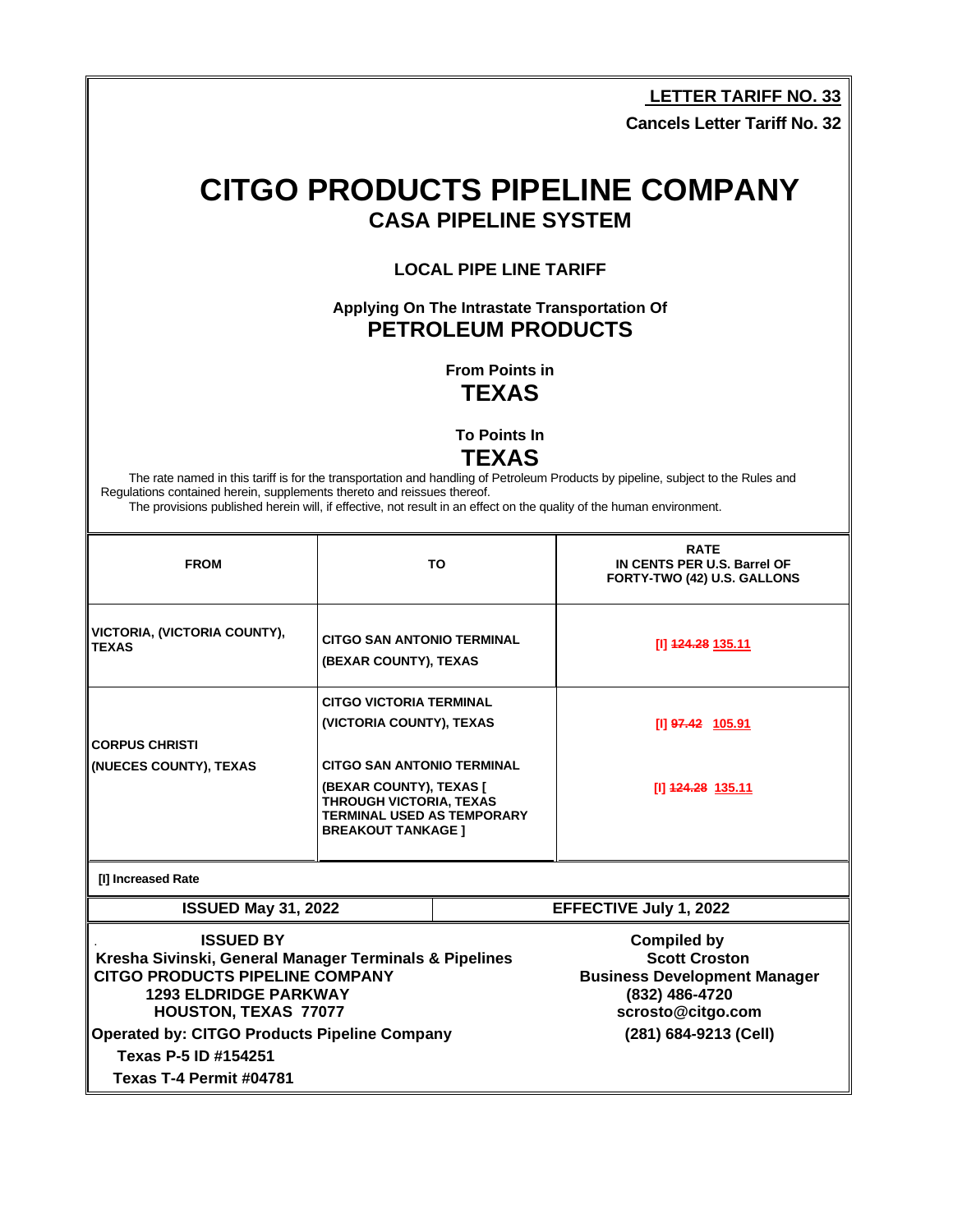| <b>ITEM NO.</b> | <b>SUBJECT</b>                  | <b>RULES AND REGULATIONS</b>                                                                                                                                                                                                                                                                                                                                                                                                                                                                                                                                                                                                                                                             |
|-----------------|---------------------------------|------------------------------------------------------------------------------------------------------------------------------------------------------------------------------------------------------------------------------------------------------------------------------------------------------------------------------------------------------------------------------------------------------------------------------------------------------------------------------------------------------------------------------------------------------------------------------------------------------------------------------------------------------------------------------------------|
| 1               | <b>Definitions</b>              | "Petroleum Products" shall mean conventional regular<br>unleaded gasoline (87 Octane), conventional premium unleaded<br>gasoline (93 Octane), Ultra Low Sulfur Diesel Fuel as specified in<br>Item No. 3 below and bio-diesel blended into Ultra Low Sulfur Diesel<br>$(B5)$ .                                                                                                                                                                                                                                                                                                                                                                                                           |
|                 |                                 | "Barrel" means a volume of forty-two (42) United States<br>gallons at sixty degrees (60°) Fahrenheit.                                                                                                                                                                                                                                                                                                                                                                                                                                                                                                                                                                                    |
|                 |                                 | "Carrier" means and refers to CITGO Products Pipeline<br>Company.                                                                                                                                                                                                                                                                                                                                                                                                                                                                                                                                                                                                                        |
|                 |                                 | "Shipper" means the party who contracts with Carrier for<br>transportation of Petroleum Products under the terms of this tariff.                                                                                                                                                                                                                                                                                                                                                                                                                                                                                                                                                         |
|                 |                                 | "Consignee" means the party to whom a Shipper has ordered<br>the delivery of Petroleum Products.                                                                                                                                                                                                                                                                                                                                                                                                                                                                                                                                                                                         |
|                 |                                 | "Tender" refers to Petroleum Products offered by a Shipper<br>for transportation from a specified origin to destinations listed in<br>Carrier's tariffs in accordance with these rules and regulations.                                                                                                                                                                                                                                                                                                                                                                                                                                                                                  |
| 2               | Commodity                       | The Carrier is engaged primarily in the transportation of<br>Petroleum Products as defined herein by pipe line and will not accept<br>any other commodity for transportation under this tariff.                                                                                                                                                                                                                                                                                                                                                                                                                                                                                          |
|                 |                                 |                                                                                                                                                                                                                                                                                                                                                                                                                                                                                                                                                                                                                                                                                          |
|                 | 3<br>Specifications<br>Required | Bio-diesel Petroleum Product with specifications acceptable to<br>Carrier for injection up to limit of 5.0 percent into diesel Petroleum<br>Products will be accepted for movements from Victoria, Texas to San<br>Antonio, Texas.                                                                                                                                                                                                                                                                                                                                                                                                                                                       |
|                 |                                 | Petroleum Products will be accepted for transportation only at<br>such time as Petroleum Products of the same quality and general<br>characteristics are being transported from origin point to destination<br>point along Carrier's pipeline if they meet the following specifications:                                                                                                                                                                                                                                                                                                                                                                                                 |
|                 |                                 | a. The color shall not be darker than No. 3 National Petroleum<br>Association specifications except on Petroleum Products artificially<br>colored, which will be accepted for transportation regardless of color;                                                                                                                                                                                                                                                                                                                                                                                                                                                                        |
|                 |                                 | b. The vapor pressure shall not exceed the maximum permissible<br>vapor pressure at the shipment's destination unless Shipper warrants<br>that it is blend stock or that it is to be stored for use or sale during a<br>season when limits are not in effect and, in all cases, vapor pressure<br>shall not exceed fifteen (15) pounds Reid at one hundred degrees<br>Fahrenheit (100°F);                                                                                                                                                                                                                                                                                                |
|                 |                                 | c. The viscosity shall not exceed 4.3 centistokes at one hundred<br>degrees Fahrenheit (100°F);                                                                                                                                                                                                                                                                                                                                                                                                                                                                                                                                                                                          |
|                 |                                 | d. The Petroleum Products tendered by Shipper shall not contain any<br>component or substance that will pose an unreasonable threat of<br>damage or injury to Carrier's facilities, human beings or the<br>environment.                                                                                                                                                                                                                                                                                                                                                                                                                                                                  |
|                 |                                 | Carrier may require Shipper to furnish a certificate by a<br>licensed petroleum inspector showing the final tests of the Petroleum<br>Products tendered for transportation. Carrier may require Shipper to<br>furnish product transfer documents as required for compliance with<br>United States Environmental Protection Agency regulation 40CFR Part<br>80. Petroleum Products tendered for transportation which differ in<br>characteristics from those usually transported by Carrier will, at the<br>option of Carrier, be transported under such terms as the Shipper and<br>the Carrier may agree. Copies of specifications sheets will be<br>provided to Shippers upon request. |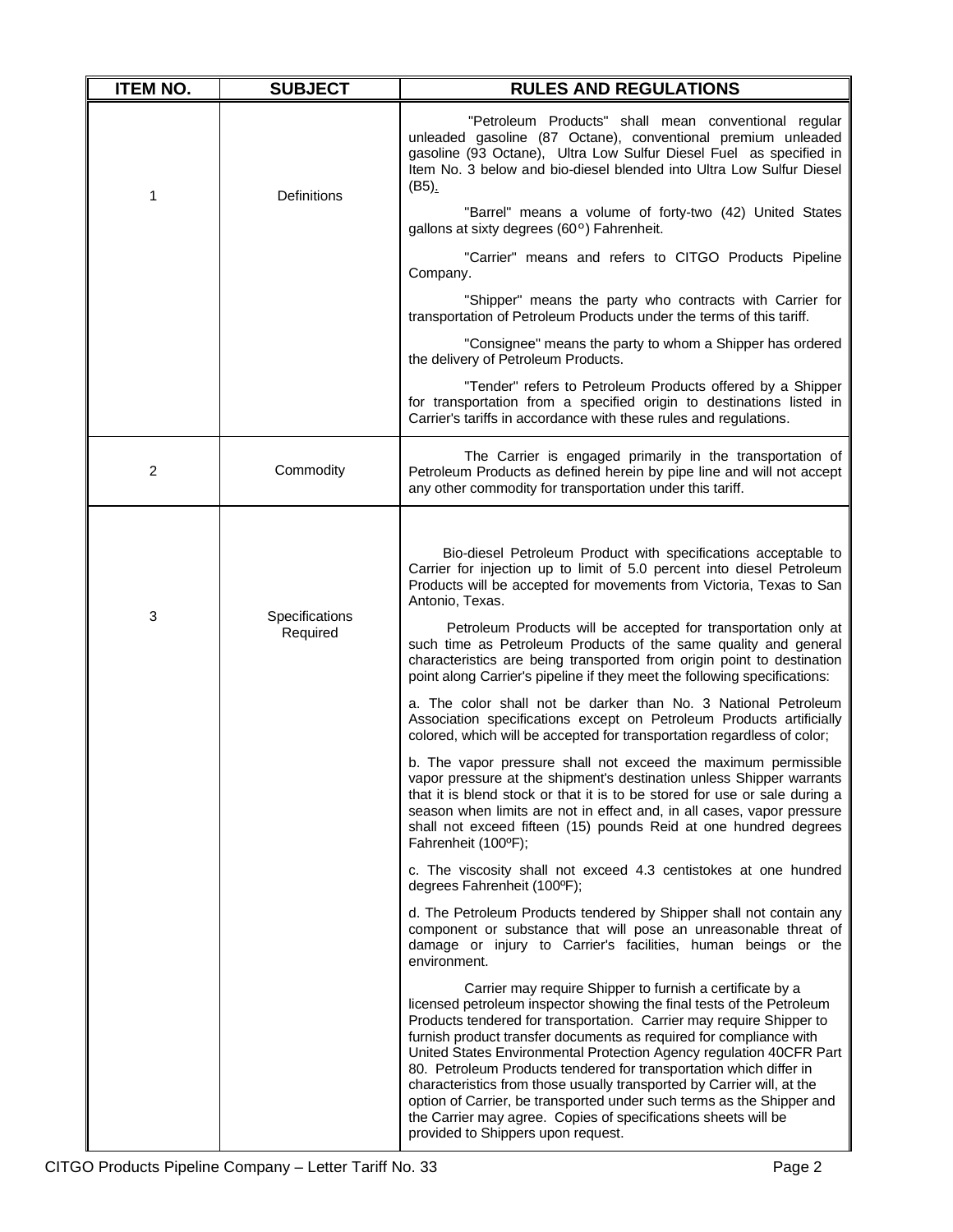| <b>ITEM NO.</b> | <b>SUBJECT</b>                                          | <b>RULES AND REGULATIONS</b>                                                                                                                                                                                                                                                                                                                                                                                                                                                                                                                                                                                                                                                                                                                                                                                                                                                                                                                                             |
|-----------------|---------------------------------------------------------|--------------------------------------------------------------------------------------------------------------------------------------------------------------------------------------------------------------------------------------------------------------------------------------------------------------------------------------------------------------------------------------------------------------------------------------------------------------------------------------------------------------------------------------------------------------------------------------------------------------------------------------------------------------------------------------------------------------------------------------------------------------------------------------------------------------------------------------------------------------------------------------------------------------------------------------------------------------------------|
| 4               | Minimum<br>Tender                                       | Petroleum Products will be accepted for transportation only<br>where there has been tendered by one Shipper a quantity of<br>Petroleum Products of the same kind, quality, and characteristics of no<br>less than ten thousand (10,000) Barrels.                                                                                                                                                                                                                                                                                                                                                                                                                                                                                                                                                                                                                                                                                                                         |
| 5               | <b>Tenders</b><br>for<br>Shipment                       | Any Shipper desiring to Tender Petroleum Products for<br>transportation hereunder, shall on or before the tenth (10th) day of the<br>month, place a notice of the quantity to be tendered during the<br>following month with the Product Movements Department of Carrier.<br>Unless such notification be made, Carrier shall be under no obligation<br>to accept Petroleum Products for transportation. Tenders, when<br>accepted will be entered by Carrier on its books as orders. Since<br>Petroleum Products are pumped in certain sequence for efficient<br>operation, Carrier reserves the right to specify the sequence of<br>shipment of Petroleum Products. As an incident to the acceptance of<br>any Tender, the Shipper shall furnish buffer material between batches<br>if required, and the same tariff rate (as stated on the title page) for the<br>transportation of Petroleum Products tendered by the Shipper shall<br>apply to such buffer material. |
| 6               | <b>Facilities</b><br>at<br>Origin<br>and<br>Destination | Carrier will provide such facilities at the points of origin or<br>destination as it considers necessary for operation of the pipeline.<br>Petroleum Products will be accepted for transportation only when<br>Shipper has provided facilities, including storage, at point of origin and<br>destination satisfactory to Carrier for receiving or delivering product at<br>pressures and pumping rates required by the Carrier.                                                                                                                                                                                                                                                                                                                                                                                                                                                                                                                                          |
| $\overline{7}$  | Delivery<br>at<br>Destination                           | Upon arrival at destination the Petroleum Products will be<br>delivered through metering facilities provided by the Carrier into<br>receiving lines and storage facilities provided by the Shipper or a<br>connecting carrier. It will be the Shipper's responsibility to arrange<br>receiving facilities to meet Carrier's requirements.                                                                                                                                                                                                                                                                                                                                                                                                                                                                                                                                                                                                                                |
| 8               | Measurement                                             | Petroleum Products tendered to and delivered by Carrier<br>shall be measured through volumetric meters prior to or at the time of<br>receipt or delivery. Shipper shall at all times have the privilege of<br>being present or represented during such metering.                                                                                                                                                                                                                                                                                                                                                                                                                                                                                                                                                                                                                                                                                                         |
| 9               | Testing                                                 | Carrier may require Shipper to furnish a certificate setting<br>forth in detail specifications of each shipment of Petroleum Products<br>offered for transportation hereunder, and Shipper shall be liable for<br>any contamination or damage to other Petroleum Products in Carrier's<br>pipeline or other facilities caused by failure of the Petroleum Products<br>tendered to meet the specifications stated in Shipper's certificate;<br>however, Carrier may, but shall not be required to, sample and/or test<br>any shipment prior to acceptance or during receipt of shipment, and in<br>the event of variance between the specifications contained in said<br>certificate and the specifications indicated by Carrier's test, Carrier's<br>test results shall prevail and be determinative as to whether the<br>shipment meets Carrier's required specifications. Shipper may be<br>required to pay for any testing required.                                  |
| 10              | Loss<br>Adjustments                                     | Pursuant to Item No. 15, Shippers' in-transit stocks of<br>Petroleum Products may be adjusted to allow for inherent losses or<br>gains, including but not limited to shrinkage, evaporation,<br>measurements and other physical losses not due to negligence of the<br>Carrier. These losses or gains will be allocated monthly among the<br>Shippers in the proportion that the total number of Barrels received<br>into the system for each Shipper bears to the total number of Barrels<br>received into the system for all Shippers.                                                                                                                                                                                                                                                                                                                                                                                                                                 |
| 11              | Identity<br>οf<br>Petroleum                             | Carrier will accept Petroleum Products for transportation on<br>the condition that it will exercise due diligence in transporting<br>Petroleum Products to destination with a minimum of contamination                                                                                                                                                                                                                                                                                                                                                                                                                                                                                                                                                                                                                                                                                                                                                                   |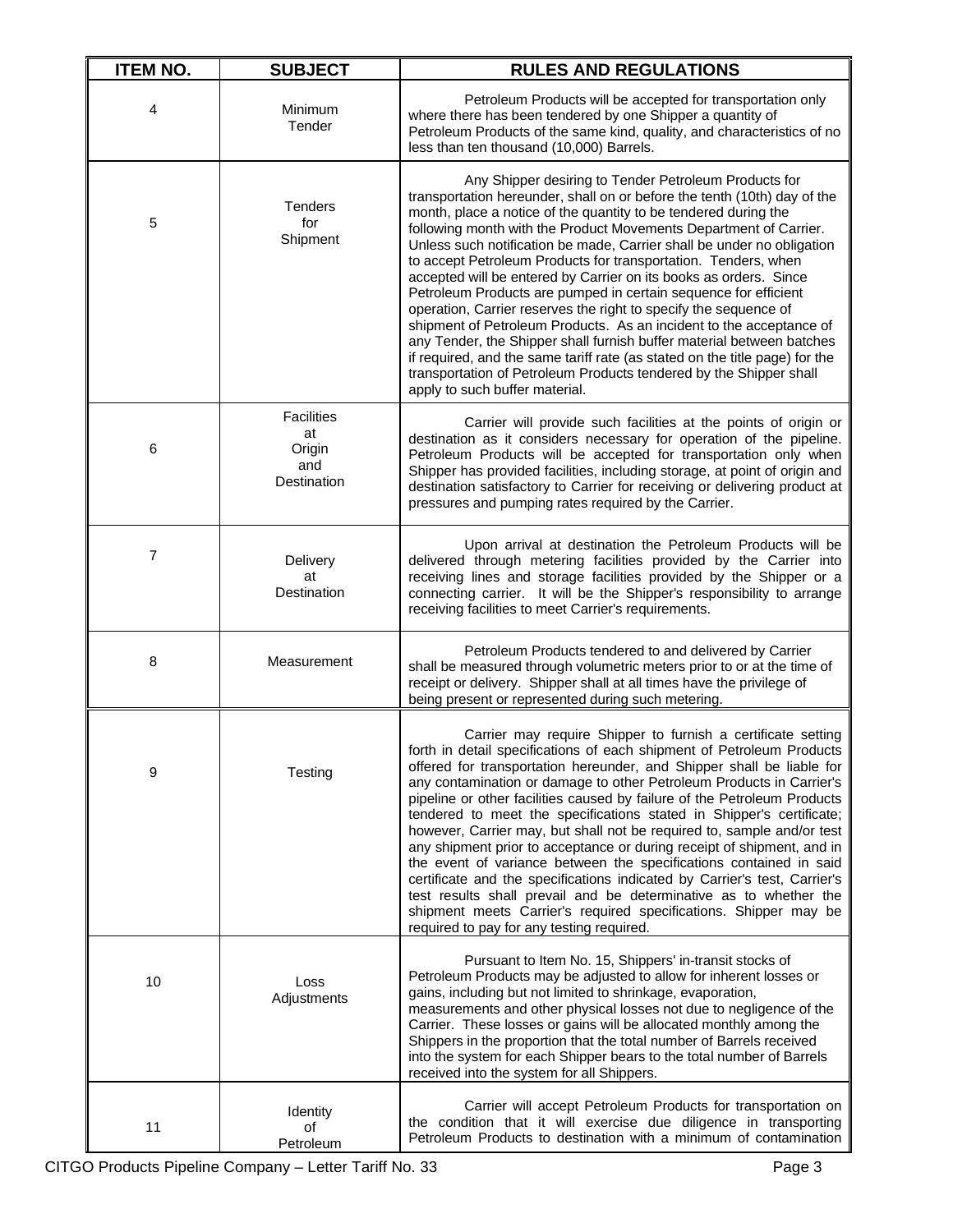| <b>ITEM NO.</b> | <b>SUBJECT</b>                                             | <b>RULES AND REGULATIONS</b>                                                                                                                                                                                                                                                                                                                                                                                                                                                                                                                                                                                                                                                                                                                                                                                                                                                                                                                                                                                                                 |
|-----------------|------------------------------------------------------------|----------------------------------------------------------------------------------------------------------------------------------------------------------------------------------------------------------------------------------------------------------------------------------------------------------------------------------------------------------------------------------------------------------------------------------------------------------------------------------------------------------------------------------------------------------------------------------------------------------------------------------------------------------------------------------------------------------------------------------------------------------------------------------------------------------------------------------------------------------------------------------------------------------------------------------------------------------------------------------------------------------------------------------------------|
|                 | Products                                                   | and to maintain the identity of each shipment. However, it being<br>impractical to maintain absolute identity of each shipment, reasonable<br>substitutions of like commodity will be permitted. Carrier may inject<br>corrosion inhibitor and/or drag reducing agents in the Petroleum<br>Products to be transported and Shipper will accept delivery of<br>shipments at destination containing portions of the corrosion inhibitors<br>and/or drag reducing agents.                                                                                                                                                                                                                                                                                                                                                                                                                                                                                                                                                                        |
| 12              | Liens and<br><b>Unpaid Charges</b>                         | Petroleum Products will be accepted for transportation only<br>when free from all liens and unpaid charges.                                                                                                                                                                                                                                                                                                                                                                                                                                                                                                                                                                                                                                                                                                                                                                                                                                                                                                                                  |
| 13              | Payment<br>of<br>Transportation<br>and<br>Other<br>Charges | Shipper or Consignee shall pay the transportation and all<br>other lawful charges accruing on Petroleum Products tendered for<br>shipment, and, if required, shall pay the charges in advance of<br>transportation or before delivery, or furnish guaranty of payment<br>satisfactory to Carrier. Payment of such charges shall be made in<br>accordance with invoice terms and these rules and regulations. The<br>Carrier shall have a lien on all Petroleum Products in its possession<br>belonging to the Shipper to secure payment of all unpaid charges due<br>from such Shipper, and may withhold such Petroleum Products from<br>delivery until all such unpaid charges shall have been paid. If said<br>charges shall remain unpaid thirty (30) days after the date set for<br>payment in Carrier's invoice to Shipper, or, in the absence of unpaid<br>charges, when there shall be a failure to take the Petroleum Products<br>at the destination point, the Carrier shall have the following options, in<br>its sole discretion: |
|                 |                                                            | a. Carrier may store Shipper's Petroleum Products in its possession<br>and charge Shipper the per diem storage rate for whatever storage it<br>can secure until Shipper or Consignee pays all charges and/or takes<br>delivery, whichever is applicable; or                                                                                                                                                                                                                                                                                                                                                                                                                                                                                                                                                                                                                                                                                                                                                                                  |
|                 |                                                            | b. Carrier may sell Shipper's Petroleum Products in its possession for<br>cash at public auction at its office in Tulsa, Oklahoma, after giving<br>notice of the time and place of sale and the quantity of Petroleum<br>Products to be sold. The Carrier may be a bidder and a purchaser at<br>such sale. From the sale proceeds, the Carrier may pay itself all<br>charges, expense of notice and sale, and storage and maintenance<br>costs, and the balance shall be held for whomsoever may be entitled<br>thereto; or                                                                                                                                                                                                                                                                                                                                                                                                                                                                                                                  |
|                 |                                                            | c. In circumstances in which Carrier can secure no storage facilities or<br>other means of holding and maintaining Shipper's Petroleum Products,<br>and inability to deliver the Petroleum Products will cause shutdown of<br>a line segment of the Carrier's pipeline, Carrier may, without notice but<br>in the most commercially reasonable manner as is possible under the<br>circumstances, dispose of Shipper's Petroleum Products.<br>lf such<br>disposal shall result in proceeds after payment of Carrier's charges<br>and expenses, proceeds shall be held for whomsoever may be entitled<br>thereto. If such disposal does not result in proceeds, Shipper and<br>Consignee shall remain liable for all charges due to Carrier and<br>expenses incurred by Carrier.                                                                                                                                                                                                                                                               |
| 14              | Liability<br>of<br>Carrier                                 | Carrier shall not be liable for any loss of Petroleum Products<br>as described herein, or damage thereto, or delay caused by an act of<br>God, storms, floods, hurricanes, earthquakes, lightning, extreme heat<br>or cold, power shortages, sabotage, accident or breakage of<br>machinery and equipment, shortage of tendered Petroleum Products,<br>the public enemy, civil disorder, quarantine, the authority of law,<br>strikes, riots, or the act of default of the Shipper or Consignee, or from<br>any other cause not due to the negligence of Carrier. In case of<br>losses from causes other than negligence of the Carrier, losses shall<br>be charged proportionately to each Shipper in the ratio that such<br>shipment, or portion thereof, received and undelivered at the time of                                                                                                                                                                                                                                          |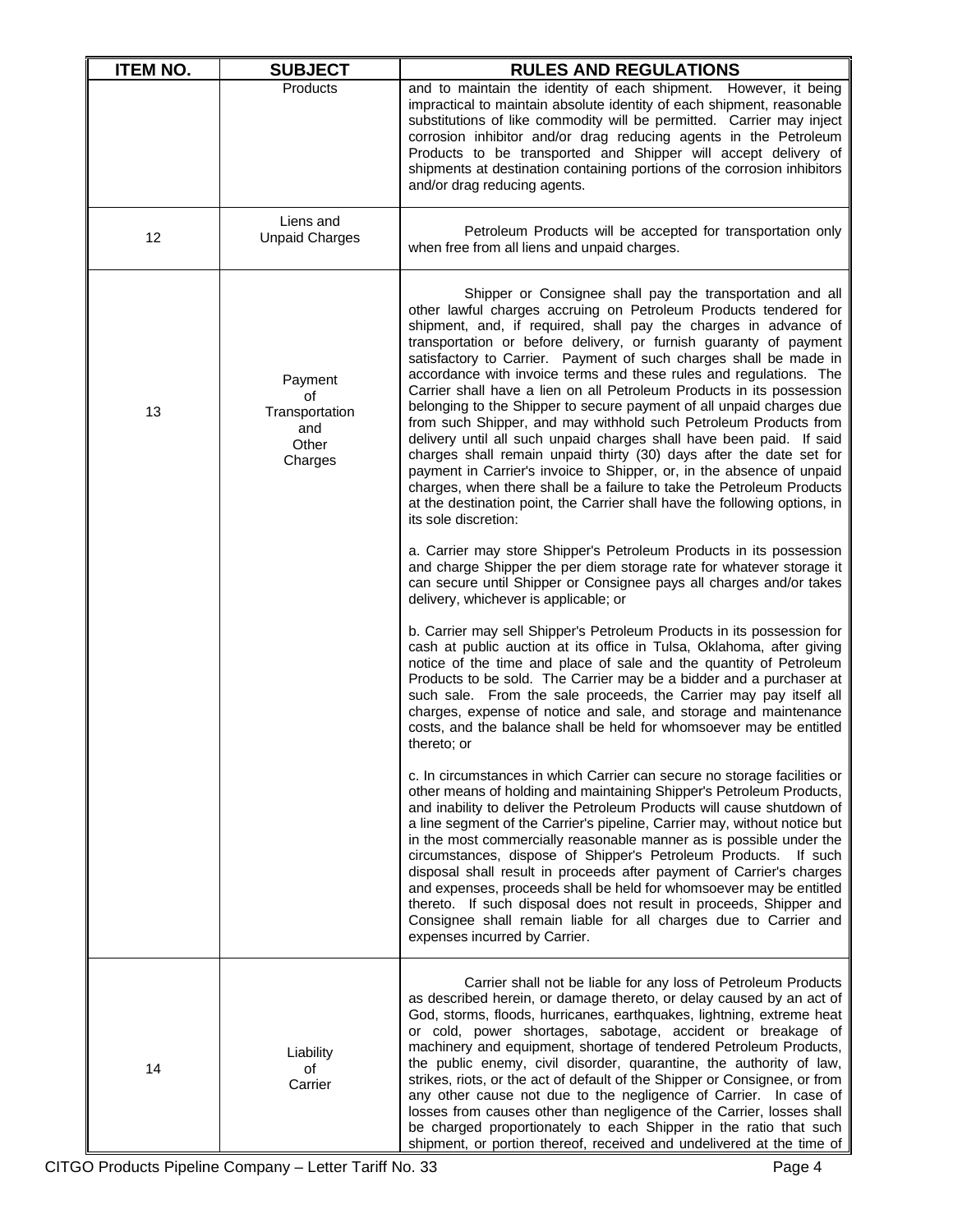| <b>ITEM NO.</b> | <b>SUBJECT</b>                                                           | <b>RULES AND REGULATIONS</b>                                                                                                                                                                                                                                                                                                                                                                                                                                                                                                                                                                                                                                                                                                                                                                                                                                                                                                                                                                                                                                                                          |
|-----------------|--------------------------------------------------------------------------|-------------------------------------------------------------------------------------------------------------------------------------------------------------------------------------------------------------------------------------------------------------------------------------------------------------------------------------------------------------------------------------------------------------------------------------------------------------------------------------------------------------------------------------------------------------------------------------------------------------------------------------------------------------------------------------------------------------------------------------------------------------------------------------------------------------------------------------------------------------------------------------------------------------------------------------------------------------------------------------------------------------------------------------------------------------------------------------------------------|
|                 |                                                                          | the loss or damage occurs, bears to the total of all shipments, or<br>portions thereof, then in the custody of the Carrier for shipment via the<br>lines or other facilities in which the loss or damage occurs; the Shipper<br>or Consignee shall be entitled to receive only that portion of his<br>shipment remaining after deducting his proportion of such loss or<br>damage, determined as aforesaid and shall be required to pay<br>transportation charges only on the quantity delivered. Carrier will not<br>be liable for discoloration, contamination or deterioration of Petroleum<br>Products transported hereunder unless resulting from negligence of<br>Carrier. Further, Carrier's liability to Shipper for contaminated or lost<br>Petroleum Products at Carrier's sole option shall be limited to the<br>replacement of the Petroleum Products, the blending of the Petroleum<br>Products to specifications, or the payment of the fair market value of<br>the Petroleum Products in Houston, Texas, and Carrier shall not be<br>liable for business interruption or lost profits. |
| 15              | Claims,<br>Suits,<br>and<br>Time<br>for<br>Filing                        | Notice of claim for loss, damage, and delays in connection<br>with the shipment of Petroleum Products must be filed in writing with<br>Carrier within nine (9) months after the delivery of the Petroleum<br>Products, or in case of failure to make delivery within nine (9) months,<br>after a reasonable time for delivery has elapsed; and a lawsuit shall be<br>instigated against Carrier within two (2) years and one (1) day from the<br>date when the notice in writing is given by the Carrier to the claimant<br>that Carrier has disallowed the claim or any part or parts thereof as<br>specified in the notice. When claims are not filed and lawsuits not<br>instigated thereof in accordance with the foregoing provisions, such<br>claims will not be paid and Carrier will not be liable.                                                                                                                                                                                                                                                                                           |
| 16              | Proration<br>of<br>Pipeline<br>Capacity                                  | In accordance with the Carrier's written proration policy,<br>when the total volume nominated for shipment by all Shippers is<br>greater than can be transported within the period and between the<br>locations specified by such nominations, Petroleum Products<br>nominated by each Shipper for transportation will be transported<br>between such locations in such quantities, at such times and to the<br>limit of Carrier's operating capacity so as to avoid discrimination<br>(unreasonable preference or prejudice) among Shippers and so as not<br>to adversely affect the reasonable operation of Carrier's facilities.<br>The details of Carrier's method of proration are contained in a<br>document entitled CITGO Products Pipeline Proration Policy, a copy of<br>which will be made available, upon request, to any Shipper or<br>prospective Shipper.                                                                                                                                                                                                                              |
| 17              | Use<br>οf<br>Communication<br><b>Facilities</b>                          | When Carrier maintains a private or leased communication<br>system, Shipper may use them without extra charge for messages<br>incident to shipment. However, Carrier shall not be held liable for<br>delivery of messages away from its office, for delay in transmission, or<br>for interruption of service.                                                                                                                                                                                                                                                                                                                                                                                                                                                                                                                                                                                                                                                                                                                                                                                         |
| 18              | Pipeage<br>Contracts<br>Required                                         | Separate pipeage contracts, in accordance with this tariff and<br>these rules and regulations, covering further details may be required of<br>the proposed Shipper before any duty of transportation shall arise.                                                                                                                                                                                                                                                                                                                                                                                                                                                                                                                                                                                                                                                                                                                                                                                                                                                                                     |
| 19              | Application<br>of<br>Rates<br>from<br>or<br>to<br>Intermediate<br>Points | For Petroleum Products accepted for transportation from any<br>point on Carrier's lines not named in a particular tariff which is<br>intermediate to a point from which rates are published therein, through<br>such unnamed point, Carrier will apply the rate published therein from<br>the next more distant point specified in such tariff. For Petroleum<br>Products accepted for transportation to any point on Carrier's pipelines<br>not named in a particular tariff which is intermediate to a point to which<br>rates are published therein, through such unnamed point, Carrier will<br>apply the rate published therein to the next more distant point<br>specified in such tariff pending establishment of new rates.                                                                                                                                                                                                                                                                                                                                                                   |